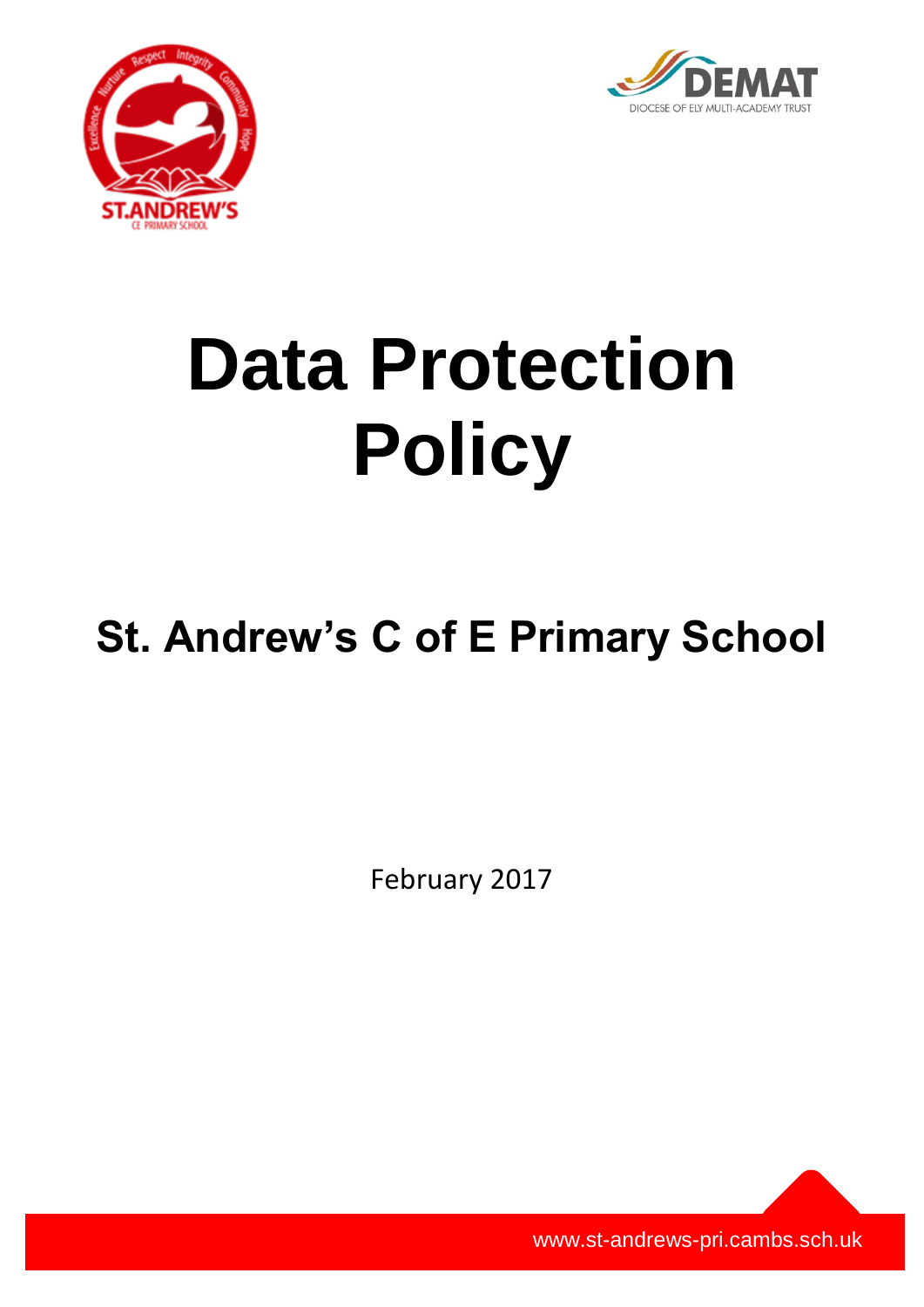## **The Diocese of Ely Multi Academy Trust Data Protection Policy**

#### **1. Introduction**

To work effectively as a DEMAT Academy, the school is required to process relevant personal data about pupils, their parents/carers, staff and other individuals with whom the school has contact. The school will take all reasonable steps to do so in accordance with this policy and the principles of The Data Protection Act (1998).

**Processing** means obtaining, recording or holding the information or data or carrying out any other set of operations on the information or data.

**Data subject** means an individual who is the subject of the personal data or the person to whom the information relates.

**Personal data** means data which relates to a living individual which could be used to identify the individual.

**Parent** has the meaning given in The Education Act (1996), and includes any person having parental responsibility or care of a child.

In this policy, any subsequent reference to pupils includes current, past or prospective pupils.

## **2. Obtaining further information**

Further information about the school's Data Protection policy and procedures can be obtained from the Headteacher. General information about the Data Protection Act can be obtained from the Information Commissioner's Office (Helpline: 08456306060, website: www.ico.gov.uk).

#### **3. The principles of The Data Protection Act (1998)**

So far as is reasonably practicable, the School will comply with the principles of The Data Protection Act (1998) to ensure all data is:

- Fairly and lawfully processed;
- Processed for limited purpose(s);
- Adequate, relevant and not excessive;
- Accurate and up to date;
- Not kept for longer than necessary;
- Processed in accordance with the data subject's rights;
- Stored securely:
- Not transferred to other countries without adequate data protection.

#### **4. Processing Personal Data**

The school undertakes to obtain and process data fairly and lawfully by informing all data subjects of the reasons for data collection, the purposes for which the data are held, the likely recipients of the data and the data subjects' right of access.

For pupils, personal data may include (but is not limited to): names and addresses, academic, disciplinary, admissions and attendance records, references, test scripts and marks.

#### **5. Data Integrity**

The school undertakes to ensure data integrity by the following methods:

#### **5.1. Data Accuracy**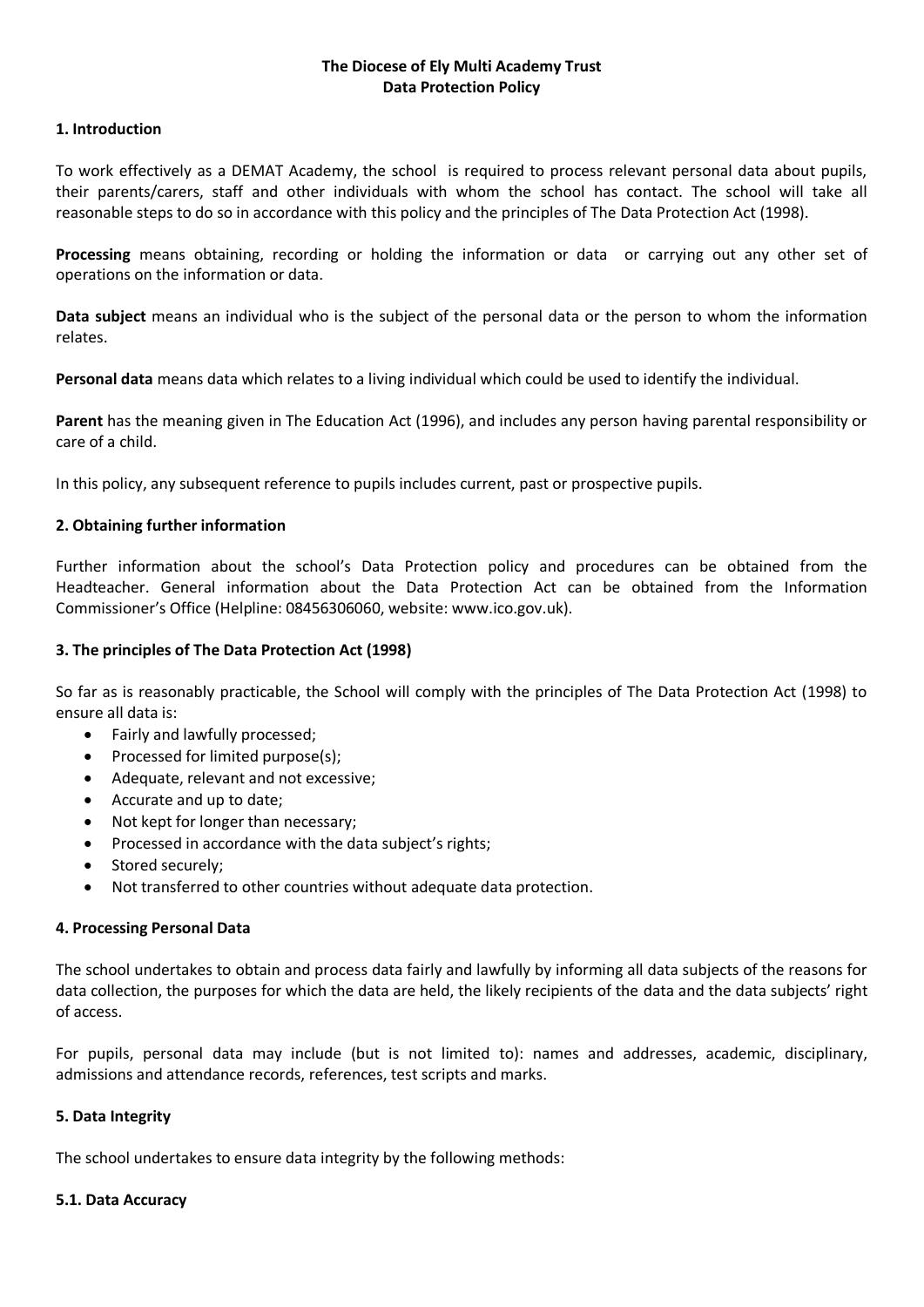Data held will be kept as accurate and up to date as is reasonably possible. If a data subject informs the school of a change of circumstances their record will be updated as soon as is practicable. A data checking sheet will be provided to data subjects according to guidance, and as quickly as is practicably possible, so they can check its accuracy and make any amendments.

Where a data subject challenges the accuracy of their data, the school will immediately mark the record as potentially inaccurate, or 'challenged'. In the case of any dispute, the school shall try to resolve the issue informally, but if this proves impossible, disputes will be referred to the Local Governing Body for their judgement. If the problem cannot be resolved at this stage, either side may seek independent arbitration. Until resolved the 'challenged' marker will remain and all disclosures of the affected information will contain both versions of the information.

# **5.2. Data Adequacy and Relevance**

Data held will be adequate, relevant and not excessive in relation to the purpose for which the data is being held. In order to ensure compliance with this principle, the school will check records regularly for missing, irrelevant or seemingly excessive information and may contact data subjects to verify certain items of data.

#### **5.3 Retention**

Data held about individuals will not be kept for longer than necessary for the purposes registered.

## **6. Rights of Access**

The Data Protection Act (1998) extends to all data subjects the right of access to their own personal data. Where a request for subject access is received from a pupil, the school's policy is that:

- Requests from pupils will be processed as a subject access request as outlined below and a copy of the information will be given directly to the pupil, unless it is clear that the pupil does not understand the nature of the request.
- Requests from pupils who do not appear to understand the nature of the request will be referred to their parents.
- Requests from parents in respect of their own child will be processed as requests made on behalf of the data subject (the child) and the copy will be sent in a sealed envelope to the requesting parent.

#### **6.1. Processing Subject Access Requests**

Requests for access must be made in writing to the Headteacher, and responses will be made as soon as is practicably possible and in accordance with legally-prescribed timescales (currently no more than 40 working days from the date of the request). Should more information be required to establish either the identity of the data subject (or agent) or the type of data requested, the date of the request will be deemed to be the date on which sufficient information has been provided.

Note: In the case of any written request from a parent regarding their own child's record, access to the record will be provided within 15 school dates in accordance with the current Education (Pupil Information) Regulations.

The school may take legal advice in determining what information may be released. Certain data is exempt from the right of access under the Data Protection Act, and this may include:

- Information that identifies other individuals,
- Information that the School reasonably believes is likely to cause damage or distress,
- Information that is subject to legal professional privilege,
- Student test scripts.

Unless otherwise stated, the school will treat as confidential any reference given by the school.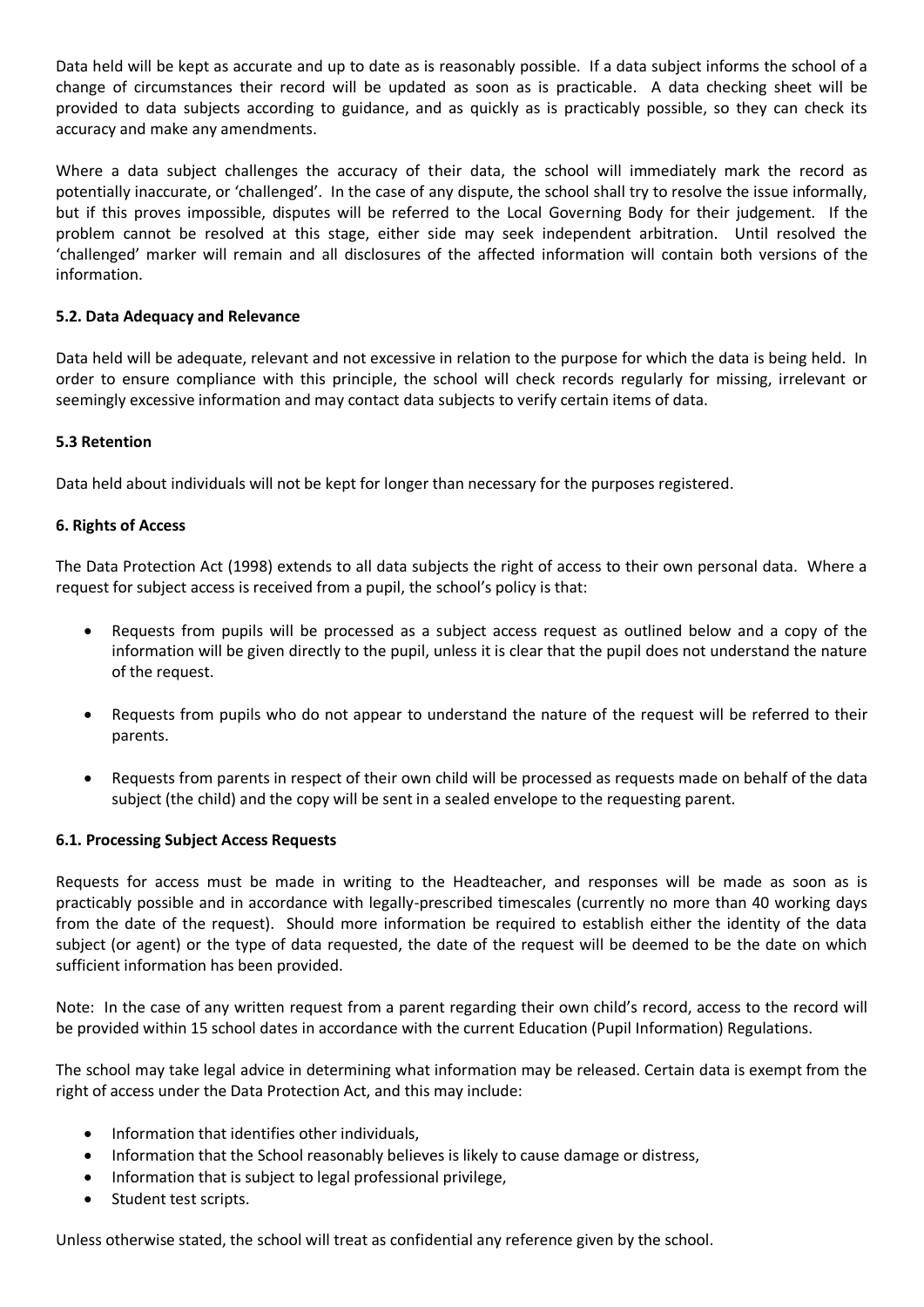The school acknowledges that an individual may have the right to access a reference relating to them which is received by the Academy. Such references will only be disclosed if such disclosure does not identify the source of the reference, or if the referee has given their consent, or if disclosure is reasonable in the particular circumstances.

# **6.2. Exemptions**

Certain data is exempted from the provisions of the Data Protection Act (1998). Information relating to the following will not be released to individuals:

- The prevention or detection of crime;
- The assessment of any tax or duty;
- Where the processing is necessary to exercise a right or obligation conferred or imposed by law upon the School.

The above are examples only of some of the exemptions under the Act. Parents and students should note that any information relating to child protection, or which reveals the identity of another student, will not be released.

# **7. Disclosure of Information**

A **legal disclosure** is the release of personal information to someone who requires the information to do his or her job within, or for, the school, provided that the purpose of that information has been registered.

An **illegal disclosure** is the release of information to someone who does not need it, or has no right to it, or one which falls outside the school's registered purposes.

The School will, in general, only disclose data about individuals with their consent. However there are circumstances under which the school may disclose data without explicit consent for that occasion. These circumstances are strictly limited to:

- Pupil data disclosed to authorised recipients related to education, administration and safeguarding that is necessary for the school to perform its statutory duties and obligations.
- Pupil data disclosed to authorised recipients in respect of their child's health, safety and welfare.
- Pupil data disclosed to parents in respect of their child's progress, achievements, attendance, attitude or general demeanour within or in the vicinity of the school.
- Staff data disclosed to relevant authorities e.g. in respect of payroll and administrative matters.
- Unavoidable disclosures, for example to authorised personnel during maintenance of the computer system. In such circumstances the individual would be required to sign a non-disclosure statement. IT personnel working on behalf of the school or DEMAT are contractually bound not to disclose personal data.

Data used within the school by administrative staff, teachers and welfare officers will only be made available where the person requesting the information is a professional legitimately working within the school who needs to know the information in order to do their work. The school will not disclose anything on pupils' records which would be likely to cause harm to the physical or mental health of the individual or that of anyone else.

The school may receive requests from third parties to disclose personal data it holds about students or their parents. The school confirms that it will not generally disclose information unless the individual has given their consent, or where one of the specific exemptions under the Data Protection Act applies. When the school receives a disclosure request from a third party, it will take all reasonable steps to verify the identity of that third party before making any disclosure.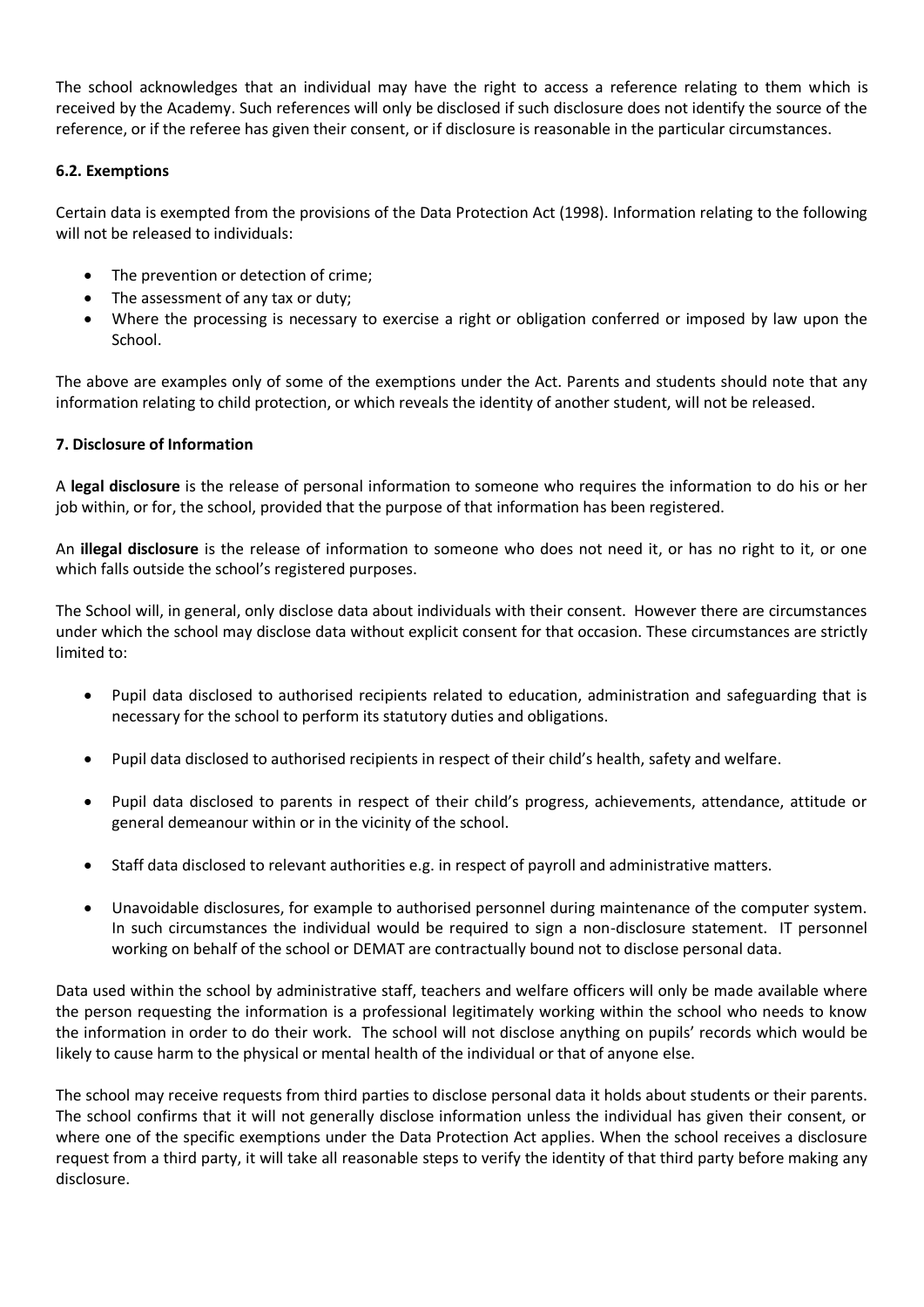#### **8. Use of Personal Information by the School**

The school will, from time to time, make use of personal data relating to pupils and their parents in the following ways. Should a parent wish to limit or object to any such use, please notify the School in writing.

- To make use of photographic images of pupils in school publications and on the school website. The school will not publish photographs of individual pupils on the school website without the agreement of the parent/carer.
- For fundraising, marketing or promotional purposes and to maintain relationships with pupils of the school, including transferring information to any association society or club set up for the purpose of establishing or maintaining contact with pupils or for fundraising, marketing or promotional purposes.

# **9. Security**

The school will take reasonable steps to ensure that members of staff will only have access to personal data relating to students and their parents where it is necessary for them to do so. All staff will be made aware of this policy and their duties under The Data Protection Act (1998). The School will ensure that all personal information is held securely and is not accessible to unauthorised persons. The school undertakes to ensure security of personal data by the following methods:

# **9.1. Physical Security**

Appropriate building security measures are in place, such as alarms, deadlocks and computer hardware cable locks. Only authorised persons are allowed in the required areas. Disks, data sticks and printouts are stored securely when not in use. Visitors to the school are required to sign in and out, to wear identification badges whilst in the school and are, where appropriate, accompanied.

## **9.2. Computer Security**

Security software is installed on all computers containing personal data. Only authorised users are allowed access to the computer files, and password changes are regularly undertaken. Computer files are backed up (i.e. security copies are taken) regularly.

# **9.3. Procedural Security**

In order to be given authorised access to certain data, appropriate staff have to undergo checks and sign a confidentiality agreement within their contract. All staff are trained in their Data Protection obligations and their knowledge updated as necessary.

#### **9.4 External Data Holders**

Some data may be held externally to the school but, if so, the school will ensure that it is protected in similar fashion to 9.1, 9.2 and 9.3 above.

Overall security policy for data is determined by the Headteacher and is monitored and reviewed regularly, especially if a security loophole or breach becomes apparent. Any queries or concerns about security of data in the school should in the first instance be referred to the Headteacher.

#### **10. Enforcement**

Individual members of staff can be personally liable in law under the terms of The Data Protection Act (1998). They may also be subject to claims for damages from persons who believe that they have been harmed as a result of inaccuracy, unauthorised use or disclosure of their data. A deliberate breach of this Data Protection policy will be treated as disciplinary matter, and serious breaches could lead to dismissal.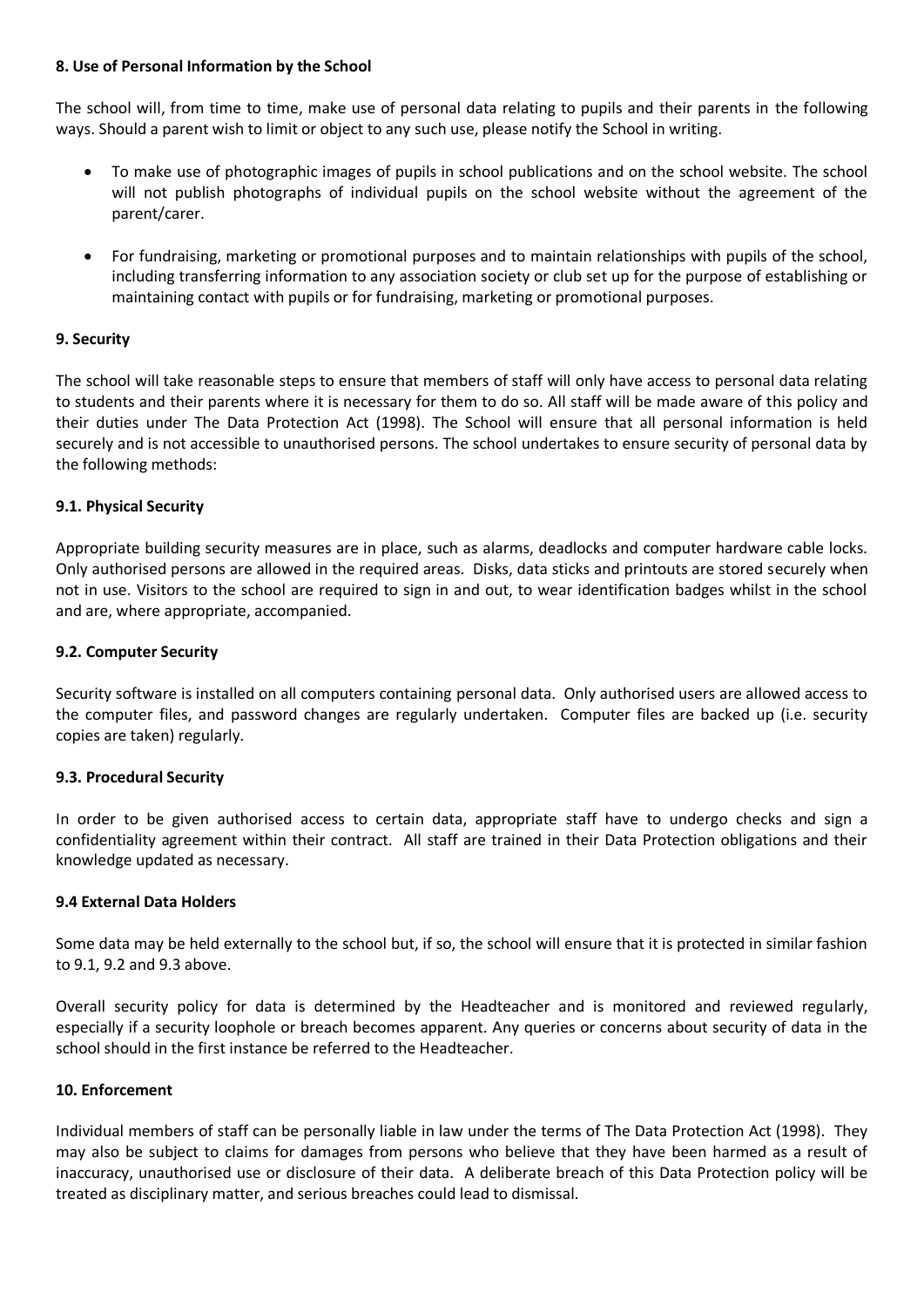If an individual believes that the school has not complied with this policy or acted otherwise than in accordance with The Data Protection Act (1998), they should utilise the school's complaints procedure and should also notify the Headteacher.

# **The Diocese of Ely Multi Academy Trust**

# **FREEDOM OF INFORMATION POLICY AND PROCEDURES**

# **St. Andrew's C of E Primary School**

The Diocese of Ely Multi Academy Trust and St. Andrew's C of E Primary school are committed to openness and transparency in the provision of information to all persons or organisations who request it.

We will provide information promptly, subject to the following conditions, which are based on our duties under the Freedom of Information Act 2000:

- Copies of reference documents, such as policy statements and procedural guidance will be provided free of charge or as published on the school's or DEMAT's website
- We will normally confirm within 5 working\* days whether or not we hold the information you request and, if we do, we will provide it within 20 working\* days. **\*Please note: Working days refers to term time only as contained in Statutory Instrument 3364**.
- Your request must be in writing (letter or email) to ensure that we have a clear statement of what is requested.
- In some circumstances we may withhold the information you have requested under one of the exemptions applicable under the legislation.
- If you do not accept our reasons for declining to disclose the information requested you should write to the Chair of the Local Governing Body at the school in the first instance. If you are not happy with their response, you may wish to contact The Diocese of Ely Multi Academy Trust on 01353 [652710/rachel.beeson@ely.anglican.org](mailto:652710/rachel.beeson@ely.anglican.org)

You can also appeal to Information Commissioner at:

The Information Commissioners Office Wycliffe House Water Lane Wilmslow Cheshire SK9 5AFTelephone 01625 545700 – Helpline is open from 9am to 5pm, Monday to Friday Fax 01625 524510 Email [mail@ico.gsi.gov.uk\\*](mailto:mail@ico.gsi.gov.uk)protected email\*

- Whilst we will provide most information free of charge, a fee may be charged for photocopying/printing/postage of longer documents where the required information is not listed in our Publications Scheme as being available either free of charge or at a stated charge. If you ask for information in an expensive alternative format, we may charge for this, subject to legislation, such as the Disabilities Discrimination Act. (See '**Charges**' below).
- If we intend to charge for the provision of information, we will tell you in advance what the charge will be (through a fees notice) and will provide the information when we receive payment (cash or cheque). The time allowed for us to provide the information (20 working\* days) does not include the period between the issuing of the fees notice and the receipt of the payment.
- We may be unable to provide the information you request for any for the following reasons:
	- o We do not hold the information
	- o We are applying an exemption to the disclosure
	- $\circ$  It would cost the School more than £450.00 to provide the information (this figure is set by Government and is based on the work exceeding 18.5 man hours to gather the information).